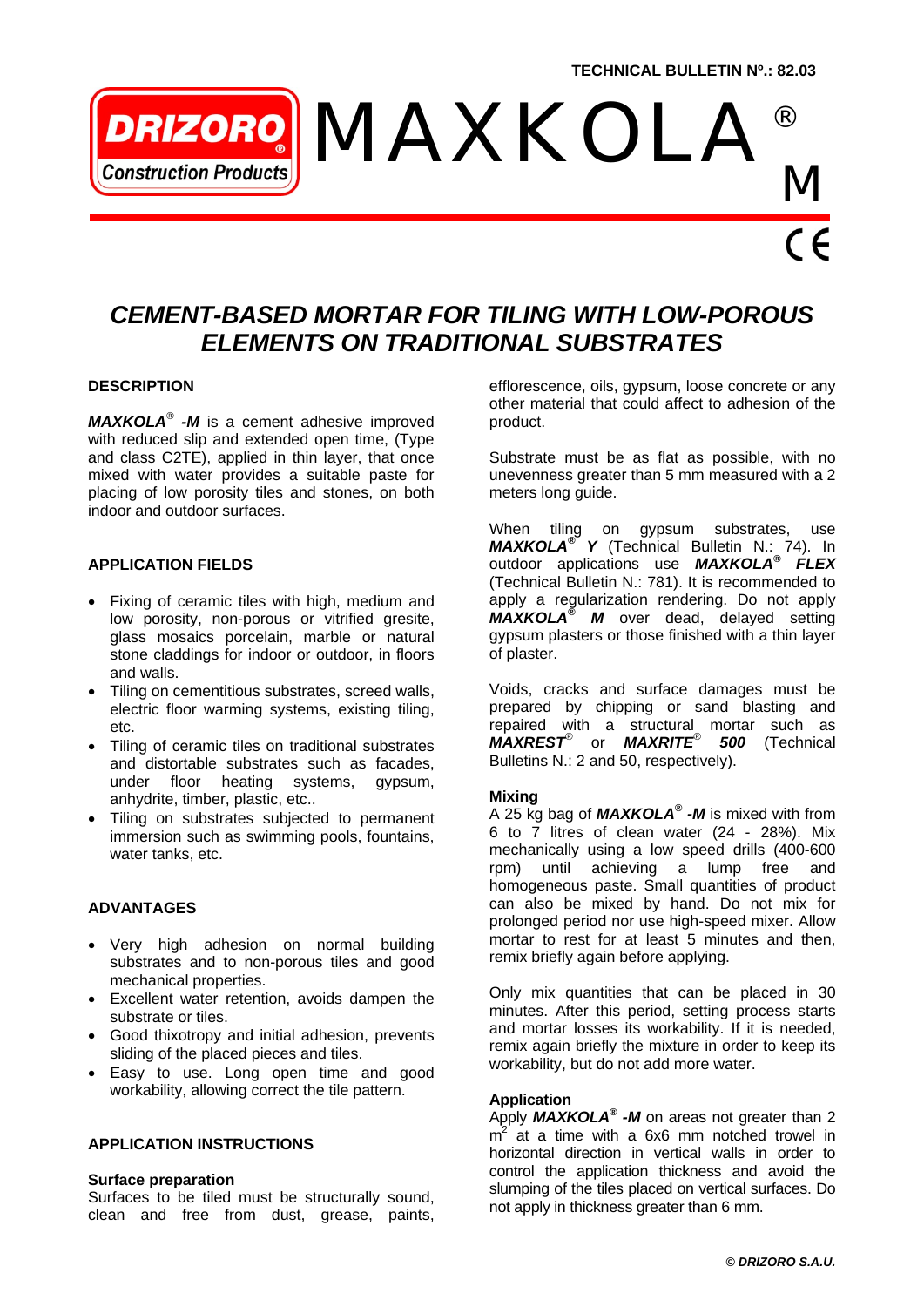

While mortar is still fresh, place the pieces and press them with slight twisting motion and using a rubber hammer, until flattening the ridges and ensuring the tile back achieves full contact with the mortar. Check the product adhesion by occasionally removing a set piece and inspecting mortar transfer onto back of tile.

The open time at 20 °C is 30 minutes and the rectification time is 5 minutes, increasing with lower temperatures or small quantities of mixture and reducing with higher temperatures.

Remove excess mortar from the joint before it sets. Joint grouting can be carried out after 24 hours using a suitable *MAXJOINT®* range product. Large format or non absorbent tiles will take longer time.

For large-format pieces, i.e. bigger than 35x35 cm, apply the adhesive on both surfaces (double spread gluing) of the substrate and the tiles, or use of *MAXKOLA® FLEX* (Technical Bulletin N.: 81) preferably.

#### **Application Conditions**

Do not apply when rain or if rain if expected and /or contact with water, condensation, dew or moisture, etc.... within 24 hours after application.

The optimum temperature interval is between 10 to 30º C. Do not apply with ambient or substrate temperatures below  $5^{\circ}$  C or if lower temperatures are expected during the following 24 hours. Do not apply on frozen or frosted surfaces.

Protect the application from high temperatures, moderate to high winds or low humidity conditions or direct sunlight exposure, i.e. summer time.

#### **Curing**

Allow a minimum curing time of 1, 2 and 7 days at 20º C and 50% R.H. before joint grouting, open to pedestrian traffic, and for permanent immersion, respectively.

Applications carried out at lower temperatures with high relative humidity or with poor ventilation will require longer curing times.

Protect the application during the first hours of curing from high temperatures, high winds, low humidity conditions or direct sunlight exposure

#### **Cleaning**

Before *MAXKOLA® -M* sets, all tools and equipment should be cleaned immediately with water. Once harden, can only be removed by mechanical means.

#### **CONSUMPTION**

The estimated consumption for *MAXKOLA® -M* is 1,5  $kg/m^2$  mm thickness.

Consumption may vary depending on the roughness, porosity and other conditions for both tile and surface. A preliminary test on-site will determine the coverage exactly.

#### **IMPORTANT INDICATIONS**

- Allow 28 days minimum curing for new concrete and mortars.
- Do not add cements, admixtures or aggregates that may affect the mortar properties.
- Observe the recommended mixing water ratio.
- Remix briefly the mortar in order to keep its workability, but do not add more water.
- Do not excess the maximum thickness recommended per layer of 6 mm.
- The ceramic tiles must be set within the open time of the mortar, before non adhesive skin is formed on the surface of the mortar.
- Double spread application is preceptive for 35 x 35 cm ceramic tiles or higher dimensions and in heavy pedestrian traffic and with pronounced relief.
- For further information and other uses not specified in this Technical Bulletin, consult our Technical Department.

#### **PACKAGING**

*MAXKOLA® -M* is supplied in 25 kg bag and it is available in standard grey and white colour.

#### **STORAGE**

Twelve months in its original unopened packaging, in a dry covered place protected from direct sunlight, humidity and frost, at temperatures above 5 ºC.

#### **SAFETY AND HEALTH**

*MAXKOLA® -M* is non toxic but has abrasive compounds, so protective rubber gloves and safety goggles must be used to prepare and apply the mixture. In case of eye contact, rinse thoroughly with clean water, but do not rub. In case of skin contact, wash affected areas with soap and water. If irritation continues, seek medical attention.For further information, Safety Data Sheet of *MAXKOLA® -M* is available by request.

Disposal of the product and its empty container must be made by the final user and according to official regulations.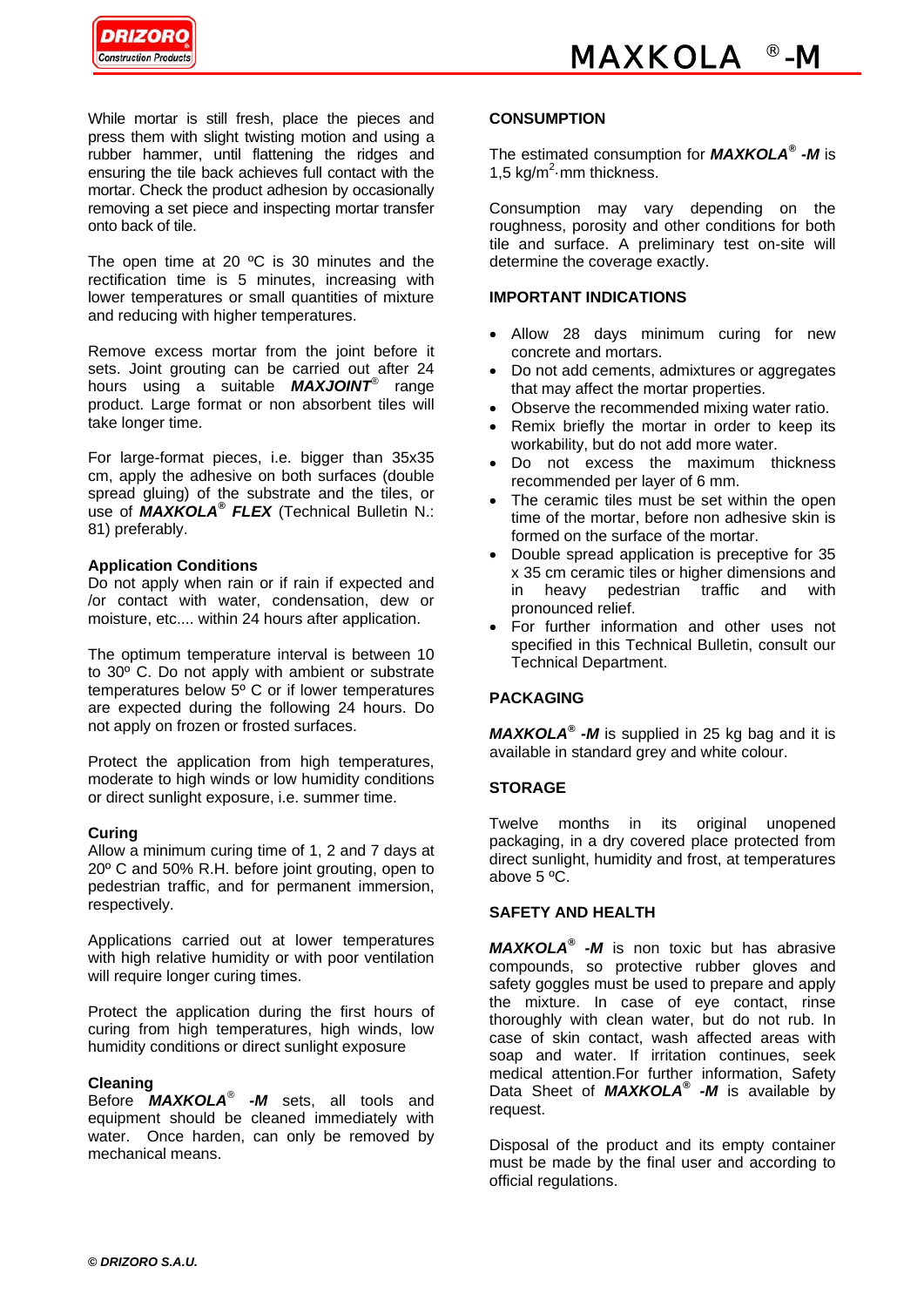## *MAXKOLA*  ® *-M*



#### **TECHNICAL DATA**

| <b>Characteristics of the product</b>                                                                                                                                    |                                |
|--------------------------------------------------------------------------------------------------------------------------------------------------------------------------|--------------------------------|
| CE Marking, UNE-EN 12004<br>Description: Improved cement adhesive with reduced slip and extended open time. C2TE<br>Uses: Indoor and outdoor tiling in floors and walls. |                                |
| Appearance and colour                                                                                                                                                    | White or grey powder           |
| Maximum aggregate size (mm)                                                                                                                                              | 0,8                            |
| Apparent density in powder form $(g/cm3)$                                                                                                                                | $1,19 \pm 0,10$                |
| Mixing water (%, by weight)                                                                                                                                              | $26 \pm 2$                     |
| Apparent density of mortar $(g/cm3)$                                                                                                                                     | $1,62 \pm 0,10$                |
| <b>Application and curing conditions</b>                                                                                                                                 |                                |
| Ambient and substrate optimum temperature (°C)                                                                                                                           | $5 - 35$                       |
| Open time at 23 °C and 50% R.H. EN 1346 (minutes)                                                                                                                        | 30                             |
| Rectification time at 20 °C (minutes)                                                                                                                                    | 5                              |
| Curing time at 20°C and 50% R.H. (d)<br>Tile wound grouting<br>Pedestrian traffic                                                                                        | $\mathbf{1}$<br>$\overline{2}$ |
| Water retention (g)                                                                                                                                                      | 2,96                           |
| <b>Characteristics of the cured product</b>                                                                                                                              |                                |
| Slip at 23 °C and 50% R.H., EN 1308 (mm)                                                                                                                                 | 0,5                            |
| Tensile strength, EN 1348 (Mpa)<br>Initial bonding<br>Bonding after immersion in water<br>Bonding after thermal ageing<br>Bonding after freeze / thaw cycles             | 1,4<br>1,0<br>1,0<br>1,2       |
| <b>Consumption* / Thickness</b>                                                                                                                                          |                                |
| Consumption (kg/m <sup>2</sup> ·mm thickness)                                                                                                                            | 1,5                            |
| Recommended minimum / maximum thickness per layer (mm)                                                                                                                   | 6                              |

**\*** Consumption may vary depending on the roughness, porosity and other conditions for both tile and surface. A preliminary test on-site will determine the coverage exactly.